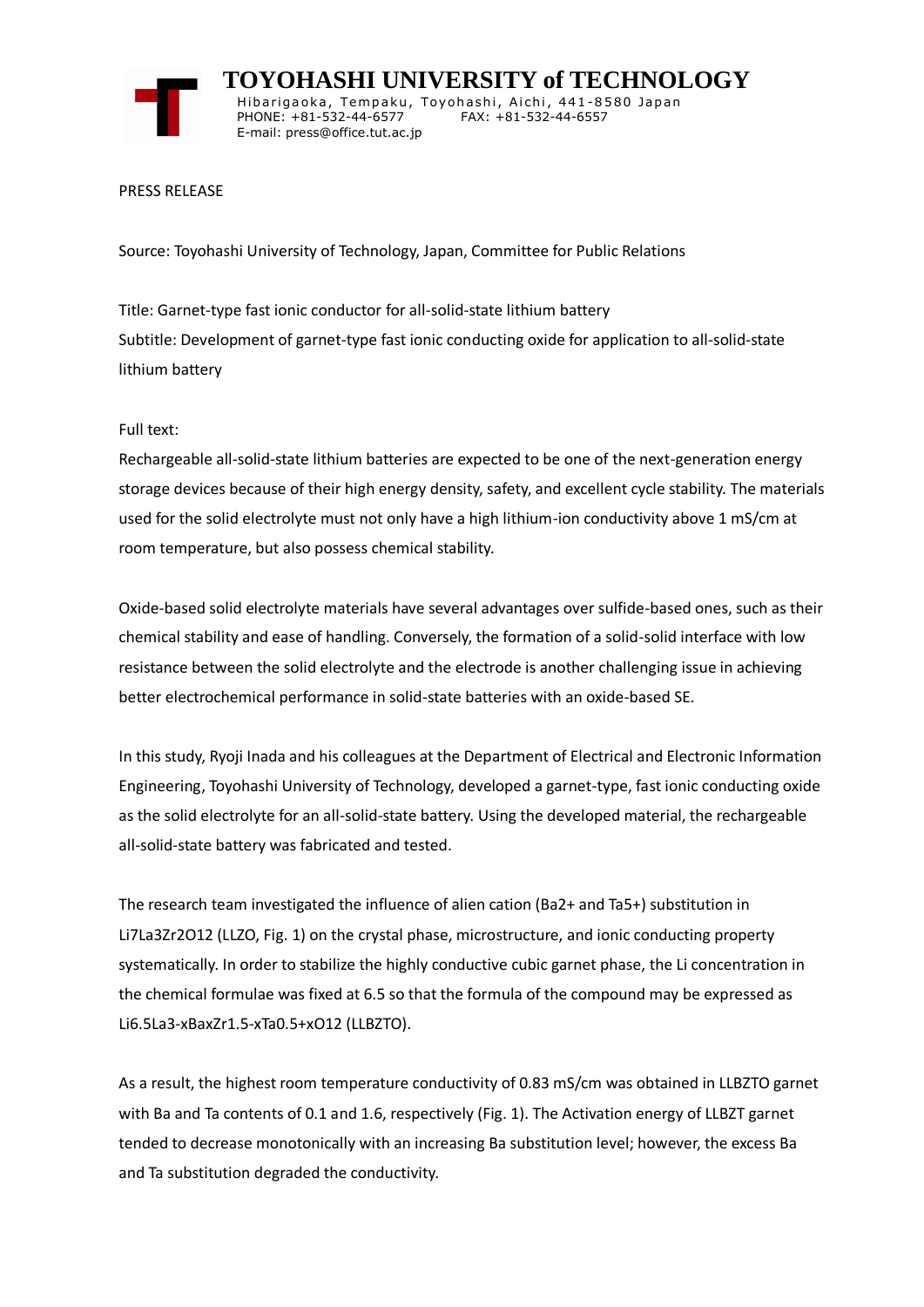## **TOYOHASHI UNIVERSITY of TECHNOLOGY**

Hibarigaoka, Tempaku, Toyohashi, Aichi, 441-8580 Japan PHONE: +81-532-44-6577 FAX: +81-532-44-6557 E-mail: press@office.tut.ac.jp

In addition, they confirmed that LLBZTO garnet has a wide electrochemical potential window, hence, various positive and negative electrode materials can potentially be utilized to construct an all-solid-state battery. We fabricated a TiNb2O7 (TNO) film electrode on LLBZTO using the aerosol deposition method and demonstrated its charge and discharge reaction using a TNO/LLBZTO /Li all-solid-state battery sample (Fig. 2).

These results indicate that the developed LLBZTO garnet can be used as a solid electrolyte in an all-solid-state battery and contribute to the realization of a very safe rechargeable battery for large-scale power sources, even though additional investigation is needed in order to enhance the performance of solid-state batteries. The researchers carried out further study to realize solid-state batteries with high energy density.

The above research results were reported in Frontiers in Energy Research on July 20, 2016.

This work was partly supported by Grants-in-Aid for Challenging Exploratory Research (Grant No. 26630111) and Scientific Research (C) (Grant No. 16K06218) from the Japan Society for the Promotion of Science (JSPS).

## Reference:

Ryoji Inada, Satoshi Yasuda, Masaru Tojo, Keiji Tsuritani, Tomohiro Tojo and Yoji Sakurai (2016). Development of lithium stuffed garnet-type oxide solid electrolytes with high ionic conductivity for application to all-solid-state batteries, Frontiers in Energy Research 4:28. DOI:10.3389/fenrg.2016.00028

Further information Toyohashi University of Technology 1-1 Hibarigaoka, Tempaku, Toyohashi, Aichi Prefecture, 441-8580, JAPAN Inquiries: Committee for Public Relations E-mail: press@office.tut.ac.jp

Toyohashi University of Technology founded in 1976 as a National University of Japan is a research institute in the fields of mechanical engineering, advanced electronics, information sciences, life sciences, and architecture.

Website[: http://www.tut.ac.jp/english/](https://www.tut.ac.jp/english/)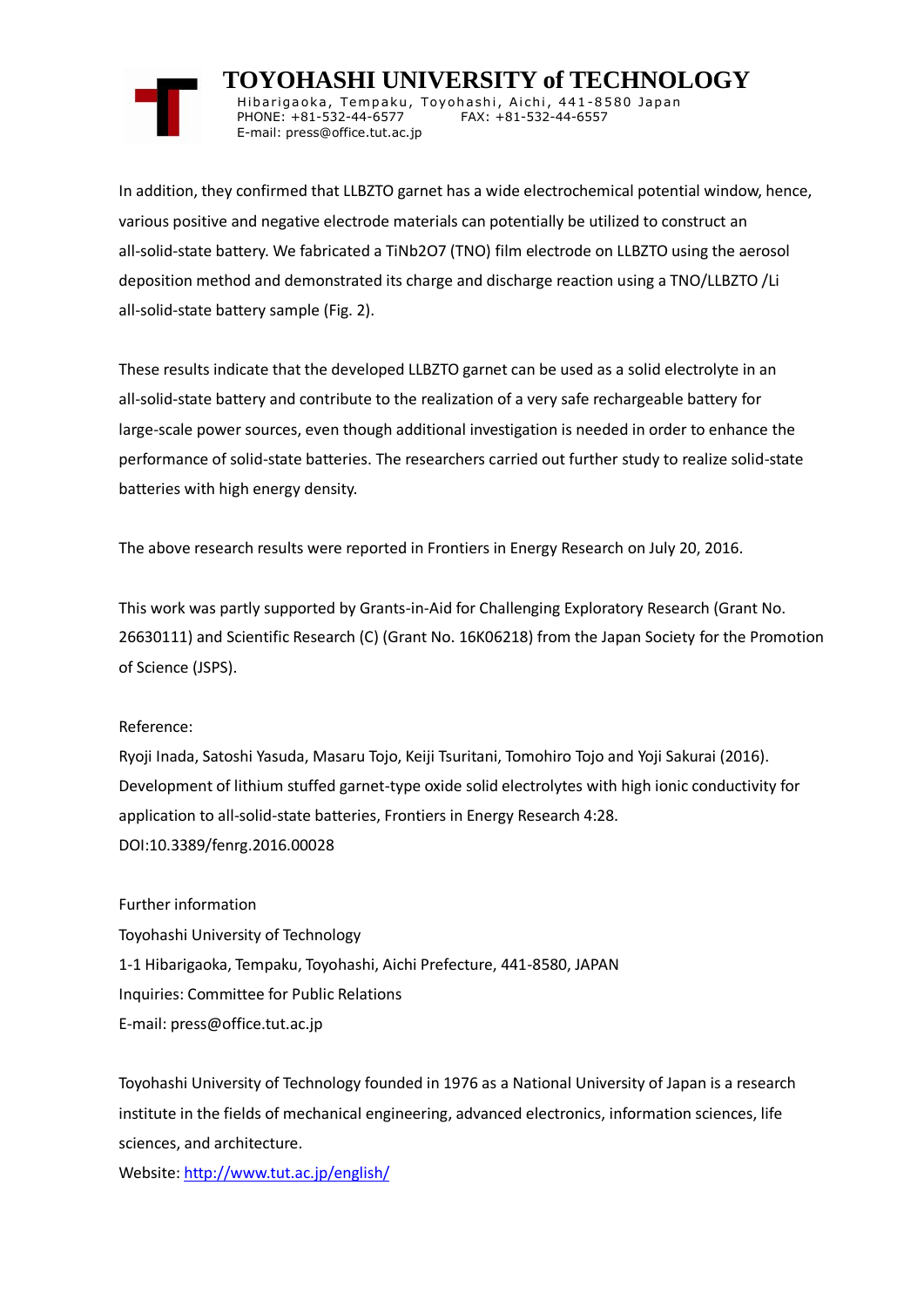

 **TOYOHASHI UNIVERSITY of TECHNOLOGY** Hibarigaoka, Tempaku, Toyohashi, Aichi, 441-8580 Japan PHONE: +81-532-44-6577 FAX: +81-532-44-6557 E-mail: press@office.tut.ac.jp

Figure 1:



Caption: Crystal structure of cubic garnet-type Li7La3Zr2O12 (LLZO, left) and temperature dependence of ionic conductivity for Ba- and Ta-substituted LLZO with different compositions (right).

Figure 2:



Caption: Cross sectional SEM image and corresponding elementary distribution of Ti, Nb, and La for TNO film electrode formed on LLBZTO garnet (left). Charge and discharge curves for TNO/LLBZTO/Li all-solid-state battery tested at 60ºC (right).